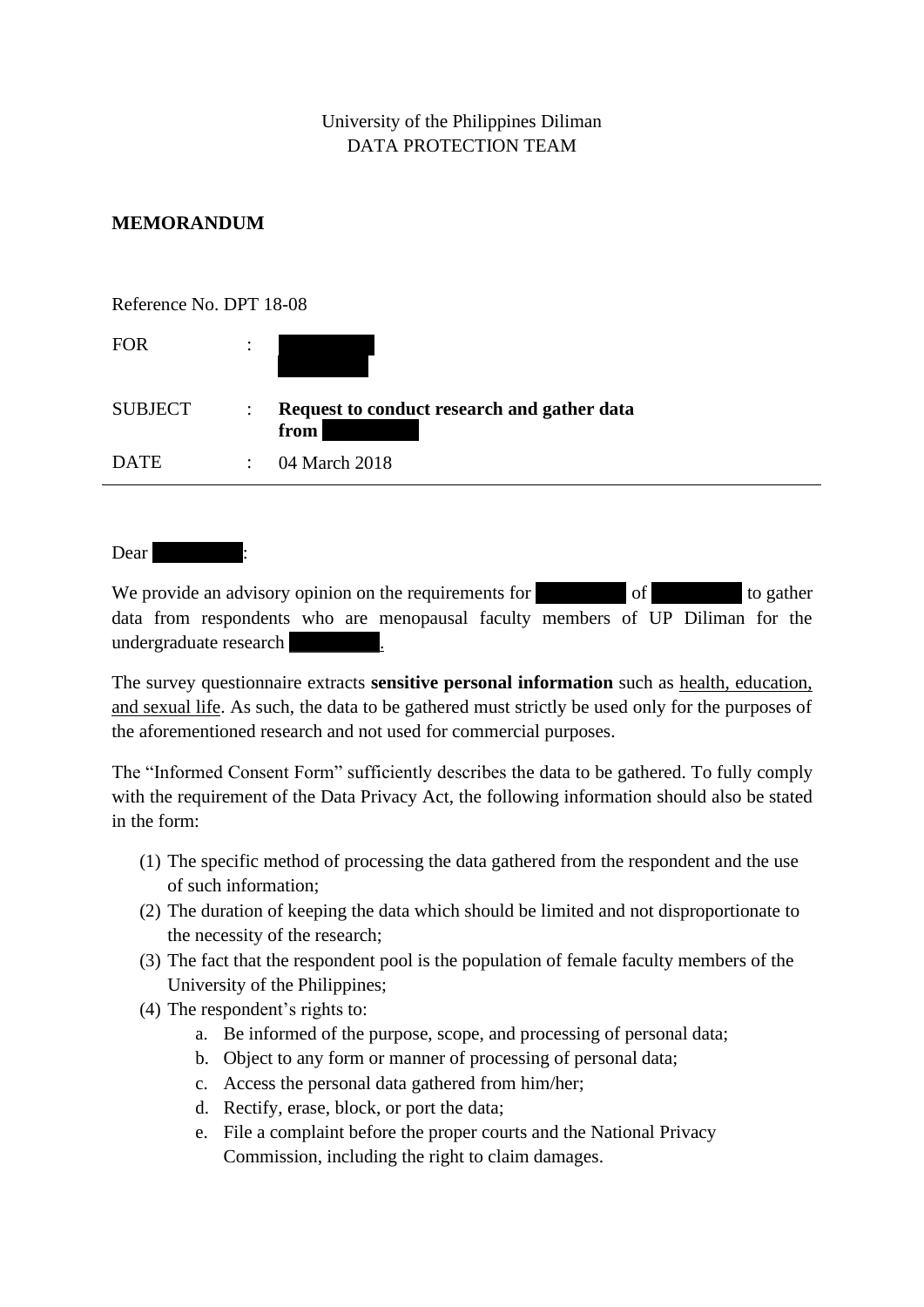The survey questionnaire gathers data which are excessively disproportionate to the purpose of the research. The following items should be removed from the questionnaire:

- (1) Annual household income;
- (2) Educational attainment.

It is suggested that the thesis adviser also determine which items in the questionnaire are not necessary or excessive for the purpose of the research.

It is also suggested that the researcher execute the **Non-Disclosure Warranty** attached to this Memorandum.

Yours,

**(Sgd.) Elson B. Manahan** *Data Protection Officer* University of the Philippines Diliman